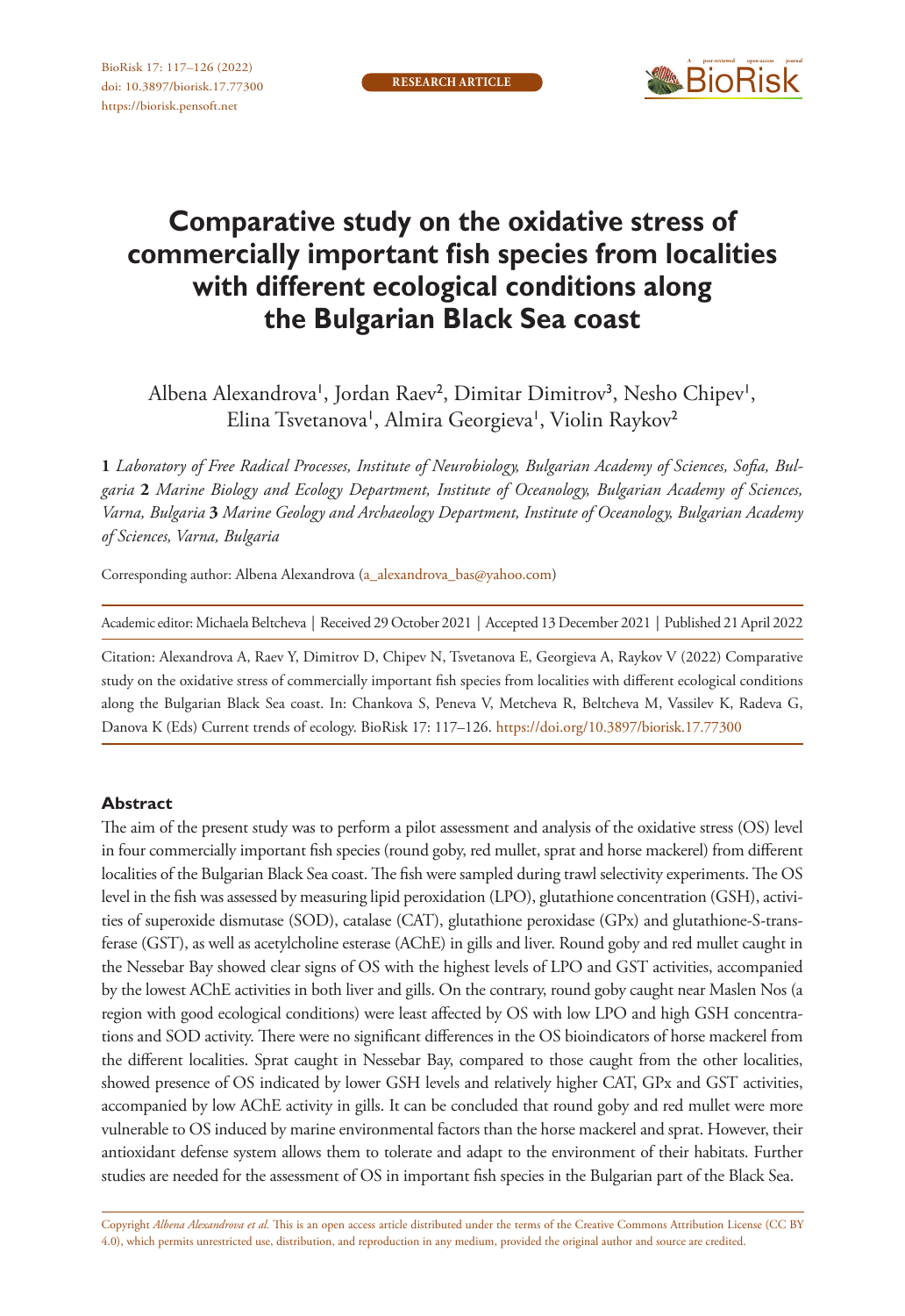#### **Keywords**

Bulgarian Black Sea, horse mackerel, oxidative stress, red mullet, round goby, sprat

## **Introduction**

Fish are a major component of aquatic ecosystems and the good state and health of their populations is crucial for ecosystem stability. Marine fish populations are subjected to increasing environmental pollution and also to overfishing pressure (Daskalov 2003; Radu et al. 2011; Țoțoiu et al. 2018). At present, Black Sea fish species with significant economic and ecological importance, also in the Bulgarian part, are sprat, turbot, red mullet, bluefish, horse mackerel and round goby (Raykov et al. 2019). The assessment of the condition of the exploited fish species (Descriptor D3) in the Bulgarian Black Sea part showed that there are no species in "Good condition", and sprat, whiting, horse mackerel, mullet, turbot and others are even classified in "Bad" condition (Panayotova and Todorova 2017).

The sustainable management of marine fish stocks requires not only regulation of the fish populations, but also knowledge regarding the ability of the fish to respond and adapt to multiple environmental stressors (Hagger et al. 2006, 2008). A general reaction of marine organisms to environmental pressures (abiotic, biotic and anthropogenic) involves the activation of oxidative processes in their cells where the generated reactive oxygen species (ROS) play the role of signaling molecules that trigger the organisms' adaptative responses to environmental changes (Birnie-Gauvin et al. 2017). However, under prolonged or acute exposure, excess ROS generation cannot be compensated by the antioxidant defense system and provokes oxidative stress (OS) (Villarreal et al. 2014; Chowdhury and Saikia 2020). The OS in marine fish can be induced by multiple stress factors which were proved to adversely affect the growth, development and reproduction of fish species (Stoliar and Lushchak 2012; Vinagre et al. 2012; Dolci et al. 2013; Mozhdeganloo and Heidarpour 2014; Florescu et al. 2021). All these stressors (and related stresses) can result in community-scale effects (community structures) and may ultimately drive species coexistence (Steinberg 2012).

The aim of the present study was to provide a pilot assessment and analysis of the oxidative stress level of four commercially important fish species from representative localities of the Bulgarian Black Sea coastal area.

### **Materials and methods**

#### Sampling

The fish species selected for this study were: the demersal round goby (*Neogobius melanostomus* Pallas, 1814), two benthopelagic species – red mullet (*Mullus barbatus* Linnaeus, 1758) and horse mackerel (*Trachurus mediterraneus* Steindachner, 1868), and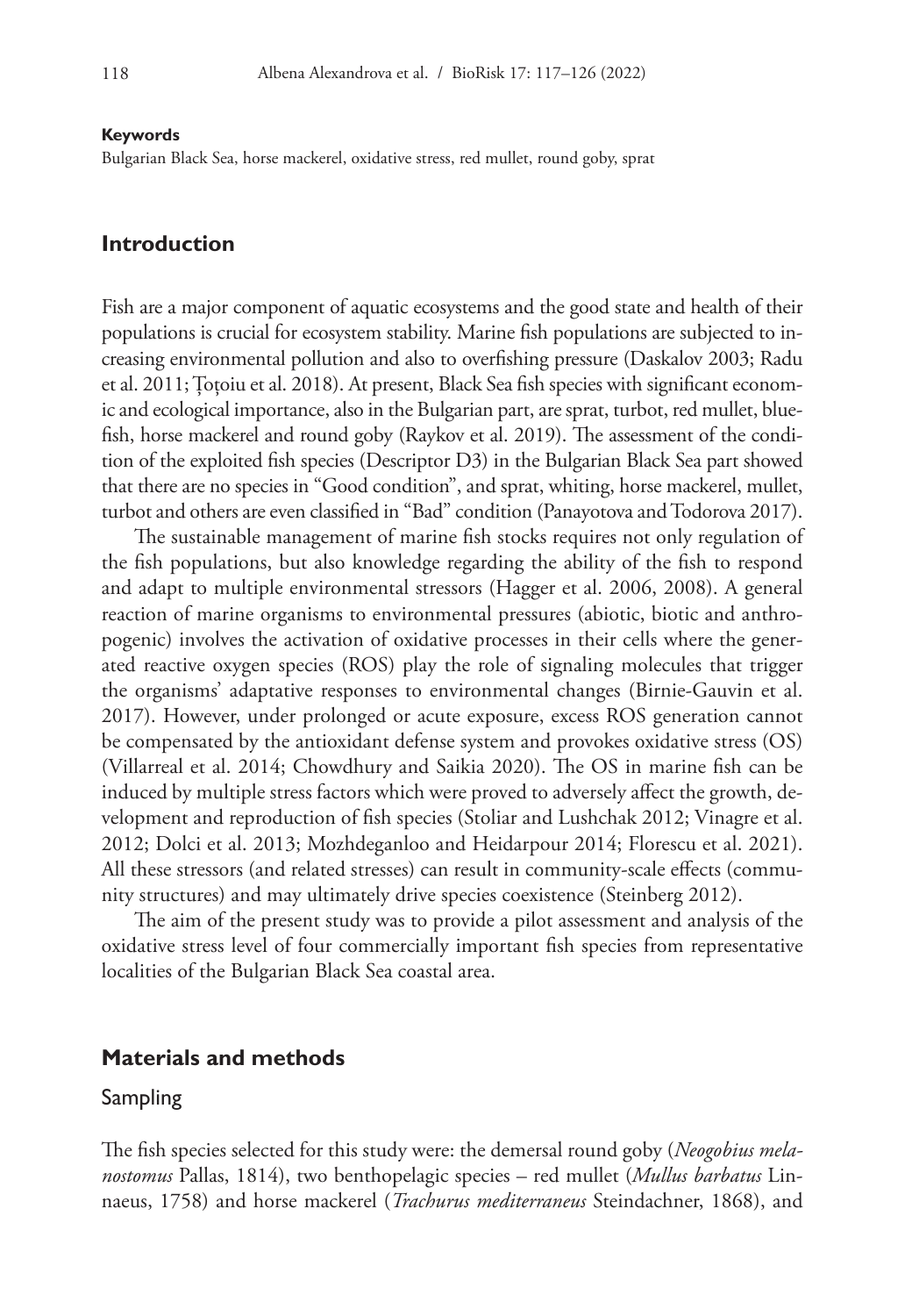the pelagic species – sprat (*Sprattus sprattus* Linnaeus, 1758). The fish species were identified in accordance with BSFishList (2020). The fish individuals were randomly picked from several trawl selectivity experimental catches by pelagic Midwater otter trawl ( $7 \times 7$  mm mesh size of the codend) from 3 localities of the Bulgarian Black Sea aquatory (Table 1). On board, random samples of 9–12 fish individuals of every species were shock frozen and transported to the laboratory.

In the laboratory, fish individuals were measured with a caliper and weighed on scales with an accuracy of 0.01 g. The Fulton's condition factor (K) of the fish individuals was computed according to Nash et al. (2006): *K* = 100\**TW/TL*<sup>3</sup> , where TW is the total body wet weight in grams and TL is the total length in cm; the factor 100 is used to bring K close to a value of one.

#### Tissue preparation

The fish were dissected and their liver and gills were extracted. The organs were homogenized in 0.1 M potassium phosphate buffer (pH 7.4) and centrifuged at 3000 g for 10 min to obtain a post-nuclear fraction, used for determination of lipid peroxidation and glutathione levels. A portion of post-nuclear fraction was re-centrifuged at 12000 g for 20 min at 4 °C for obtaining a post-mitochondrial supernatant, used for measurement of the antioxidant enzymes activities.

#### Measurement of oxidative stress biomarkers

The OS biomarkers were measured spectrophotometrically using commercially available kits: Lipid Peroxidation (MDA) Assay Kit MAK085, Glutathione Assay Kit CS0260, SOD Assay Kit-WST 19160, Catalase Assay Kit CAT100, Glutathione Peroxidase Cellular Activity Assay CGP1, and Glutathione-S-Transferase Assay Kit CS0410 (Sigma-Aldrich Co. LLC, USA). The manufacturer's working instructions were strictly followed.

Acetylcholinesterase (AChE) activity was assayed by the method of Ellman (Ellman et al. 1961). The reaction mixture contained 0.1 M K-PO4 buffer pH 8.0, 0.045 M acetylthiocholine iodide, 0.008 M 5,5´-Dithiobis(2-nitrobenzoic acid) (DTNB) and the appropriate amount of fish's tissue homogenate. The enzymatic hydrolization of acetylthiocholine produced thiocholine. The latter reacted with DTNB and yield a yellow colored product, 5-thio-2-nitrobenzoic acid with absorbance pick at 412 nm. The enzyme activity was calculated as U/mg protein. Protein concentration

|  |  |  |  |  |  |  |  |  |  | <b>Table 1.</b> Trawling localities along the Bulgarian Black Sea coast with depth and bottom temperature. |
|--|--|--|--|--|--|--|--|--|--|------------------------------------------------------------------------------------------------------------|
|--|--|--|--|--|--|--|--|--|--|------------------------------------------------------------------------------------------------------------|

| Code           | <b>Trawling locality</b> | <b>Trawling start point</b> | Trawling end point       | Depth | bottom                   |
|----------------|--------------------------|-----------------------------|--------------------------|-------|--------------------------|
|                |                          | N.E                         | N.E                      | m     | $\lceil$ <sup>o</sup> Cl |
| S <sub>1</sub> | Maslen Nos               | 42.312452°N, 28.054628°E    | 42.296292°N, 28.089651°E | 37    | 7.7                      |
| S <sub>2</sub> | St. Oryahovo             | 42.993074°N, 27.951590°E    | 42.960442°N, 27.948072°E | 23    | 7.9                      |
| S <sub>3</sub> | Nessebar                 | 42.599613°N, 27.791345°E    | 42.619495°N, 27.826710°E | 20    | 7.4                      |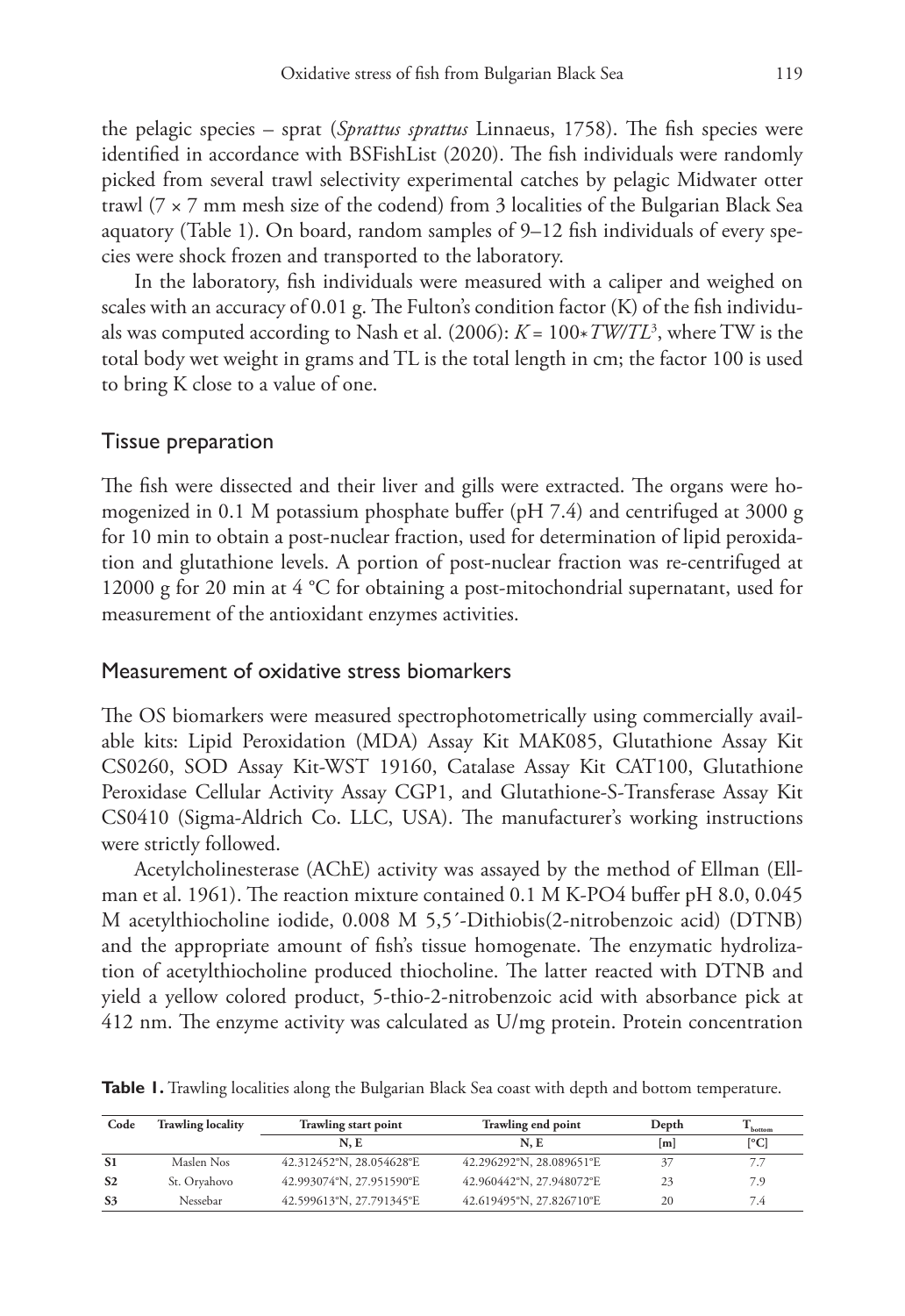was measured according to Lowry et al. (1951) and was computed from a standard curve, obtained using bovine serum albumin (CAS Number: 9048-46-8, Merck KGaA, Darmstadt, Germany).

#### Statistical analyses

For statistical analyses the software package STATISTICA 10 (StatSoft Inc.) was used. The Kruskal–Wallis test was used to assess the significance of differences among the values of the OS biomarkers. Post hock comparisons between variables were made using Mann-Whitney test. Multidimensional Scaling (MDS) was carried out to detect patterns of similarities among the studied objects.

#### **Results**

Data from the measurements of the OS biomarkers in the liver and gills of the studied fish species from the selected localities of the Bulgarian Black sea coast are presented in Table 2. Our data showed that the measured OS bioindicators significantly varied among the fish species, the studied organs and the localities. In general, the two fish organs studied showed different susceptibility to oxidative changes, due to its unique composition and metabolic profile. Significantly higher lipid peroxidation (LPO) was found in the gills compared to the liver of the fish species, with the exception of the round goby, where no differences were observed (Table 2). The gills of all studied fish species had lower glutathione-S-transferase (GST) and higher acetylcholine esterase (AChE) activities than the liver. The activity of superoxide dismutase (SOD) in the liver was approximately twice as high as in the gills for all fish species studied, and the activity of catalase (CAT) was two to five times higher in the liver of round goby, red mullet and sprat, compared to gills. Glutathione peroxidase (GPx) activity was significantly higher in the gills than in the liver only in sprat. The glutathione (GSH) level in the gills of red mullet was significantly lower than in the liver, while the opposite was observed in sprat. In the round goby and horse mackerel no difference in GSH between the two organs was present (Table 2). The gills of the studied fish species were more affected by OS as a whole, showing high levels of LPO, with the exception of round goby. In the liver of the studied fish species lower activity of CAT, SOD (except for the fish species from Maslen Nos) and GST were present, compared to the gills (Table 2).

Significantly higher LPO and GST activities were established, together with the lowest AChE activity in both liver and gills of round gobies and mullets from Nessebar Bay, compared to those from Maslen Nos and Staro Oryahovo (Table 2), thus indicating clear signs of OS. Round gobies from Maslen Nos had the lowest level of OS as indicated by the lowest LPO levels and GST activities, and the highest concentrations of GSH and SOD activity, together with highest activity of AChE (Table 2). No significant differences were present in the measured OS biomarkers between mullets caught from Maslen Nos and from Staro Oryahovo. The OS markers in sprat from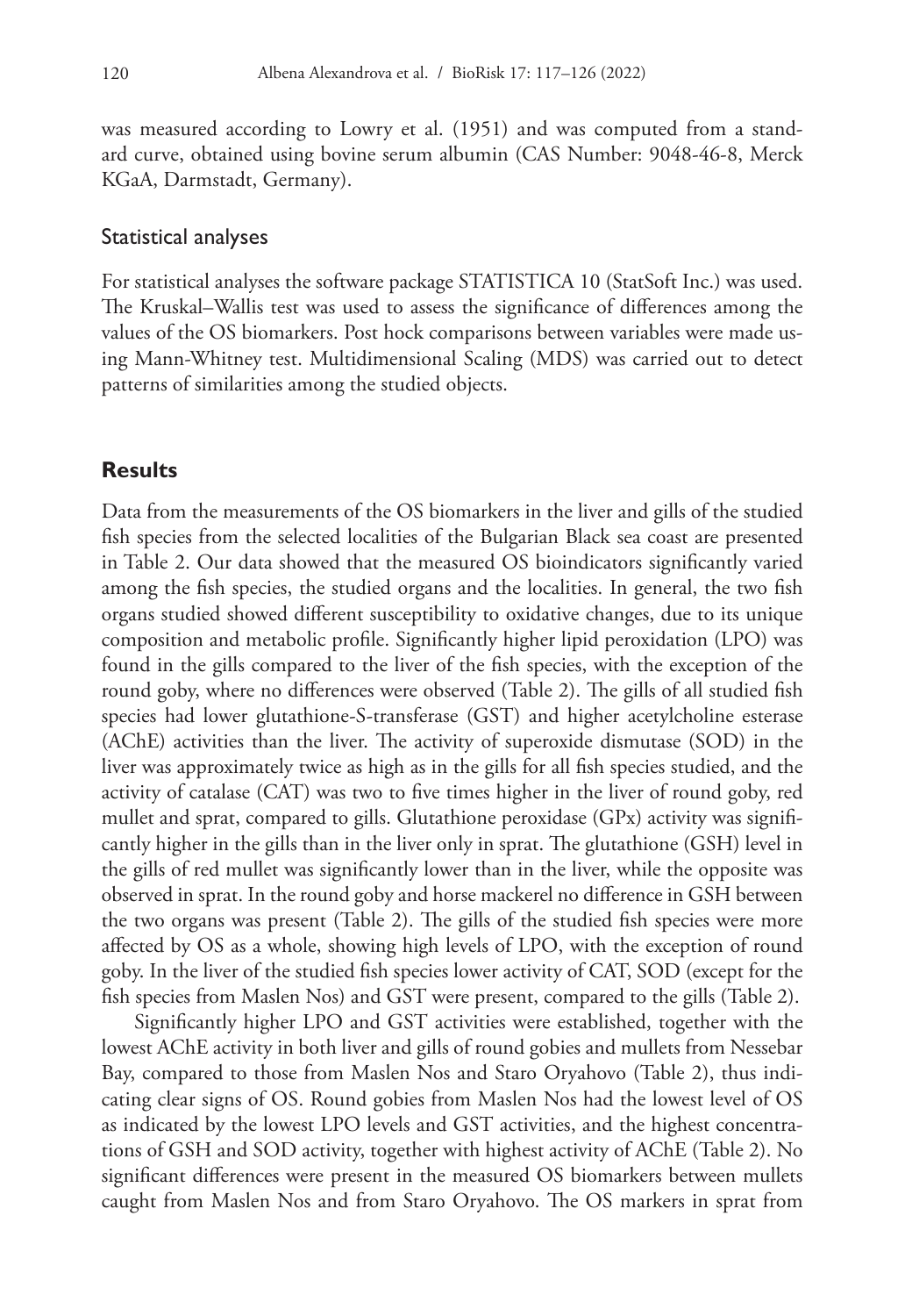Table 2. Values (ME±SD) of the measured OS biomarkers in gills and liver of the studied fish species from the different localities of the Black Sea coast (\*statistical significance of differences at  $p<0.05$ :  $S<sup>n</sup>$ indicate significant differences of the OS indicator in fish species between sites; letters (G, L) indicate significance of differences of the OS indicator between organs  $-$  G = gills and L = liver).

| Site                   |                          |                         |                                            | Liver                   |                         |                                |                         |                                                 |                          |                                                 | Gills                                        |                   |                                              |                                      |
|------------------------|--------------------------|-------------------------|--------------------------------------------|-------------------------|-------------------------|--------------------------------|-------------------------|-------------------------------------------------|--------------------------|-------------------------------------------------|----------------------------------------------|-------------------|----------------------------------------------|--------------------------------------|
|                        | <b>LPO</b>               | <b>GSH</b>              | SOD                                        | <b>CAT</b>              | GPx                     | <b>GST</b>                     | <b>AChE</b>             | <b>LPO</b>                                      | <b>GSH</b>               | SOD                                             | <b>CAT</b>                                   | <b>GPx</b>        | <b>GST</b>                                   | <b>AChE</b>                          |
| Neogobius melanostomus |                          |                         |                                            |                         |                         |                                |                         |                                                 |                          |                                                 |                                              |                   |                                              |                                      |
|                        | 4.83                     | 701                     | 16.29                                      | 1.54                    | 19.72                   | 37.1                           | 31.27                   | 2.90                                            | 457                      | 16.00                                           | 1.05                                         | 20.20             | 38.99                                        | 42.7                                 |
| S1                     | ±1.42<br>$*_{S^{2,3}}$   | ±134<br>$*_{S^{2,3}}$   | $\pm 4.85$<br>$*_{S^{2,3}}$                | $\pm 0.02$              | ±3.22                   | ±12.1<br>$*_s^3$               | ±0.64<br>$*_{s^{2,3}L}$ | $\pm 0.18$<br>$*_{S^{2,3}}$                     | ±99                      | ±2.8<br>$*_{S^{2,3}}$                           | $\pm 0.02$<br>$*_{S^3}$                      | ±1.43<br>$*_S^3$  | $\pm 0.87$<br>$*_{S^{2,3}}$                  | $\pm 1.43$<br>$*_{s^{2,3}G}$         |
|                        | 13.81                    | 295                     | 3.60                                       | 1.35                    | 19.73                   | 40.3                           | 17.94                   | 15.49                                           | 287                      | 1.15                                            | 1.09                                         | 16.44             | 49.09                                        | 28.4                                 |
| S <sub>2</sub>         | ±2.01<br>$*_{S}1$        | $\pm 7$ *s <sup>1</sup> | ±0.26<br>$*_{S}1$                          | $\pm 0.08$              | ±2.86                   | $\pm 1.8 *_{S}^3$              | ±0.59<br>${}^*s^1L$     | ±1.68<br>$*_{S}1$                               | ±39                      | ±0.16<br>$\ast_{S^1}$                           | ±0.15<br>$*_s^3$                             | ±1.21             | ±1.22<br>$*_{S}^{1,3}$                       | $\pm 0.33$<br>${}^*s^1G$             |
|                        | 19.26                    | 304                     | 3.50                                       | 1.84                    | 23.76                   | 264.3                          | 13.86                   | 20.92                                           | 276                      | 1.87                                            | 0.54                                         | 14.23             | 68.10                                        | 24.8                                 |
| S <sub>3</sub>         | ±0.65<br>$\ast_{S^1}$    | $\pm 23 *_{s}^{-1}$     | ±1.05<br>$\boldsymbol{*}_{\mathbb{S}^{1}}$ | $\pm 0.03$              | ±10.7                   | ±40.6<br>$\rm ^*s^{1,2}L$      | ±1.06<br>${}^*s^1L$     | $\pm 0.04$<br>$\boldsymbol{*}_{\mathbb{S}^{1}}$ | ±33                      | $\pm 0.38$<br>$\boldsymbol{*}_{\mathbb{S}^{1}}$ | ±0.04<br>$\boldsymbol{*}_{\mathbb{S}^{1,2}}$ | ±1.84<br>$*_s^1$  | ±4.14<br>$\boldsymbol{*}_{\mathbb{S}^{1,2}}$ | $\pm 0.85$<br>${}^*s^1G$             |
| <b>Site Mean</b>       | 12.63                    | 433                     | 7.80                                       | 1.58                    | 21.07                   | 113.9                          | 21.02                   | 13.10                                           | 340                      | 6.34                                            | 0.89                                         | 16.96             | 52.1                                         | 31.9                                 |
|                        | $\pm 1.36$               | ±54                     | ±2.05                                      | ±0.04<br>*G             | ±5.59                   | ±18.2<br>$\mathrm{^*G}$        | ±0.76<br>${}^*G$        | $\pm 0.63$                                      | ±57                      | ±1.13                                           | $\pm 0.07$<br>*L                             | ±1.49             | ±2.08<br>*L                                  | ±0.87<br>*L                          |
|                        | Mullus barbatus          |                         |                                            |                         |                         |                                |                         |                                                 |                          |                                                 |                                              |                   |                                              |                                      |
|                        | 0.64                     | 692                     | 58.13                                      | 15.08                   | 10.94                   | 55.45                          | 54.64                   | 2.77                                            | 294                      | 20.88                                           | 1.77                                         | 19.46             | 9.77                                         | 292.4                                |
| S1                     | ±0.12                    | ±217                    | ±3.75                                      | ±2.12                   | ±3.24                   | ±7.3                           | ±12.0                   | $\pm 0.86$                                      | $±51$ $*L$               | ±5.18                                           | ±0.33                                        | ±5.07             | ±1.08                                        | ±7.60                                |
|                        | $*_{s^3G}$               | $\mathrm{^*G}$          | $*_S^{3G}$                                 | $*_{s^3G}$              | $*_{S}^3$               | $*_{s^3G}$                     | $*_{s^3G}$              | $*_{s^3L}$                                      |                          | *L                                              | *L                                           |                   | $\ast$ s <sup>3</sup> L                      | *L                                   |
|                        | 0.53                     | 459                     | 45.89                                      | 17.86                   | 4.19                    | 76.69                          | 73.11                   | 2.64                                            | 350                      | 23.08                                           | 1.88                                         | 16.32             | 14.97                                        | 355.8                                |
| S <sub>2</sub>         | $\pm 0.05$<br>$*_{s^3G}$ | ±118                    | ±8.27<br>*G                                | ±3.65<br>$*_{s^3G}$     | ±1.51<br>$*_{s^3G}$     | ±10.4<br>$*_{s^3G}$            | ±10.9<br>$*_{s^3G}$     | ±0.19<br>$*_{s^3L}$                             | $±27$ $*$ s <sup>3</sup> | ±3.59<br>*L                                     | ±0.11<br>*L                                  | ±4.73<br>*L       | ±2.62<br>${}^*s^3L$                          | ±75.3<br>$*_{s^3L}$                  |
|                        | 2.09                     | 383                     | 23.71                                      | 4.07                    | 24.57                   | 102.3                          | 30.24                   | 10.26                                           | 218                      | 12.17                                           | 2.55                                         | 17.74             | 68.00                                        | 168.8                                |
| S <sub>3</sub>         | ±0.60<br>$*_{s^{2,3}G}$  | ±75G                    | ±12.4<br>$*_{S}1$                          | ±1.64<br>$*_{S}^{1,2}$  | ±3.08<br>$*_{s^{1,2}G}$ | ±4.72<br>$*_{S^{1,2}G}$        | ±3.40<br>$*_{s^{1,2}G}$ | ±1.25<br>$\rm ^{\ast}s^{1,2}L$                  | $±12 * s^{2L}$           | ±7.16                                           | $\pm 0.31$                                   | $\pm 0.07$<br>*L  | $\pm 1.91$<br>$*_{S}^{1,2}L$                 | $\pm 1.9$<br>$\ast$ s <sup>2</sup> L |
| <b>Site Mean</b>       | 1.09                     | 511                     | 42.58                                      | 12.34                   | 13.23                   | 78.15                          | 52.66                   | 5.22                                            | 287                      | 18.71                                           | 2.07                                         | 17.84             | 30.91                                        | 272.4                                |
|                        | ±0.26                    | ±136                    | $\pm 8.14$                                 | ±2.47                   | ±2.61                   | ±7.49                          | ±8.79                   | ±0.77                                           | $\pm 30$ *L              | ±5.31                                           | $\pm 0.25$                                   | ±3.29             | ±1.87                                        | ±28.3                                |
|                        | $^*G$                    | ${}^*G$                 | $^*G$                                      | ${}^*G$                 |                         | ${}^*G$                        | ${}^*G$                 | $^*$ L                                          |                          | *L                                              | *L                                           |                   | *L                                           | *L                                   |
|                        |                          |                         |                                            |                         |                         |                                | Trachurus mediterraneus |                                                 |                          |                                                 |                                              |                   |                                              |                                      |
|                        | 2.93                     | 335                     | 14.80                                      | 1.30                    | 46.51                   | 79.55                          | 51.92                   | 21.90                                           | 393                      | 7.64                                            | 1.04                                         | 31.49             | 34.84                                        | 214.4                                |
| S1                     | ±1.48<br>*L              | ±68                     | ±3.08                                      | $\pm 0.72$              | ±16.3                   | ±18.2<br>$*_{\mathcal{S}}^3 G$ | ±20.3<br>${}^*G$        | ±0.39<br>*L                                     | $\pm 21 *_{s}^{3}$       | ±5.16                                           | ±0.27                                        | ±9.08             | ±10.5<br>*L                                  | ±60.4<br>*L                          |
|                        | 2.09                     | 249                     | 14.37                                      | 0.60                    | 36.09                   | 59.07                          | 44.05                   | 22.32                                           | 368                      | 7.57                                            | 1.16                                         | 27.36             | 35.68                                        | 199.6                                |
| S <sub>2</sub>         | $\pm 0.58$<br>*L         | $\pm 8$                 | ±7.73                                      | ±0.17<br>$*_s^3$        | ±14.6                   | ±11.0<br>$^*G$                 | ±13.5<br>$*_{s^3G}$     | $\pm 0.43$<br>*L                                | ±49                      | ±6.38                                           | ±0.33                                        | $\pm 8.80$        | ±1.55<br>*L                                  | $\pm 28.7$<br>*L                     |
|                        | 3.57                     | 227                     | 9.64                                       | 1.73                    | 34.37                   | 48.43                          | 66.00                   | 24.41                                           | 246                      | 4.79                                            | 1.31                                         | 28.48             | 39.17                                        | 203.3                                |
| S3                     | ±1.25<br>*L              | ±18                     | ±0.86<br>*G                                | $\pm 0.20$<br>$*_s^2$   | ±5.42                   | ±3.49<br>$*_{s^1G}$            | ±3.68<br>$*_S^2G$       | $\pm 0.96$<br>*L                                | $±19$ *s <sup>1</sup>    | ±0.95<br>*L                                     | ±0.24                                        | ±3.12             | ±0.89<br>*L                                  | $±7.81$ L                            |
| <b>Site Mean</b>       | 2.86                     | 270                     | 12.94                                      | 1.21                    | 38.99                   | 62.35                          | 53.99                   | $22.8*$                                         | 336                      | 6.67                                            | 1.17                                         | 29.11             | 36.6                                         | 205                                  |
|                        | ±1.10<br>*L              | ±31                     | ±3.89                                      | ±0.36                   | ±12.1                   | ±10.9                          | ±12.5<br>*G             | ±0.59<br>*L                                     | ±30                      | ±4.16                                           | $\pm 0.28$                                   | ±7.00             | $\pm 4.31$<br>*L                             | ±32.3<br>*L                          |
|                        |                          |                         |                                            |                         |                         |                                |                         | Sprattus sprattus                               |                          |                                                 |                                              |                   |                                              |                                      |
|                        | 16.27                    | 376                     | 12.57                                      | 12.25                   | 26.66                   | 99.89                          | 112.6                   | 22.56                                           | 896                      | 4.28                                            | 1.16                                         | 39.41             | 20.56                                        | 218.0                                |
| S1                     | ±8.22                    | $\pm 8.63$<br>${}^*G$   | ±3.28<br>$\mathrm{^*G}$                    | ±1.97<br>*G             | ±11.2<br>$*_{S}^3$      | ±11.5<br>$*_{s^3G}$            | ±59.1<br>$*_S^2G$       | ±0.57                                           | ±343<br>*L               | ±1.18<br>*L                                     | $\pm 0.44$<br>*L                             | ±17.8<br>$*_s^3$  | ±5.16<br>$\ast$ s <sup>3</sup> L             | ±26.9<br>*L                          |
|                        | 19.15                    | 413                     | 13.27                                      | 13.27                   | 31.90                   | 72.44                          | 35.91                   | 22.05                                           | 1044                     | 6.73                                            | 2.01                                         | 49.49             | 24.87                                        | 228.9                                |
| S <sub>2</sub>         | ±4.15                    | $\pm 63*$ G             | ±0.72<br>$\mathrm{^*G}$                    | $\pm 0.72+=$<br>${}^*G$ | ±11.6<br>$*_s^3$        | ±6.73<br>$*_{\mathcal{S}}^3 G$ | ±6.03<br>${}^*s^1G$     | $\pm 0.80$                                      | $±41$ $*L$               | ±1.0<br>$*L8$                                   | ±0.58<br>*L                                  | ±23.6             | ±2.45<br>$\mathrm{Ks}^3L$                    | ±28.0<br>*L                          |
|                        | 14.11                    | 312                     | 8.67                                       | 15.30                   | 12.71                   | 40.66                          | 52.78                   | 22.00                                           | 341                      | 5.17                                            | 2.83                                         | 74.48             | 47.72                                        | 142.9                                |
| S <sub>3</sub>         | ±2.78<br>*G              | ±100                    | ±3.61                                      | $\pm 1.23$<br>*G        | ±0.26<br>$*_{s^{1,2}G}$ | $\pm 3.02$<br>$*_{S}^{1,2}$    | ±6.20<br>*G             | ±0.8<br>$*L2$                                   | ±49                      | ±0.90                                           | $\pm 0.06$<br>*L                             | ±6.74<br>$^*s^1L$ | ±1.80<br>$*_{S}^{1,2}$                       | ±41.9<br>*L                          |
| <b>Site Mean</b>       | 16.51                    | 367                     | 11.50                                      | 13.61                   | 23.76                   | 71.00                          | 67.12                   | 22.2                                            | 760                      | 5.39                                            | 2.00                                         | 54.4              | 31.0                                         | 196                                  |
|                        | ±5.05                    | $±57*G$                 | ±2.54<br>*G                                | $\pm 1.3$<br>${}^*G1$   | ±7.73                   | ±7.09<br>$\mathrm{G}^*$        | ±23.8<br>$\mathrm{^*G}$ | ±0.73                                           | ±145<br>*L               | ±1.05<br>*L                                     | ±0.36<br>*L                                  | ±16.1             | ±3.14<br>*L                                  | ±32.3<br>*L                          |

\*LPO was expressed as nmoles MDA/mg protein; GSH was expressed as ng/mg protein, all enzymes were expressed as U/mg protei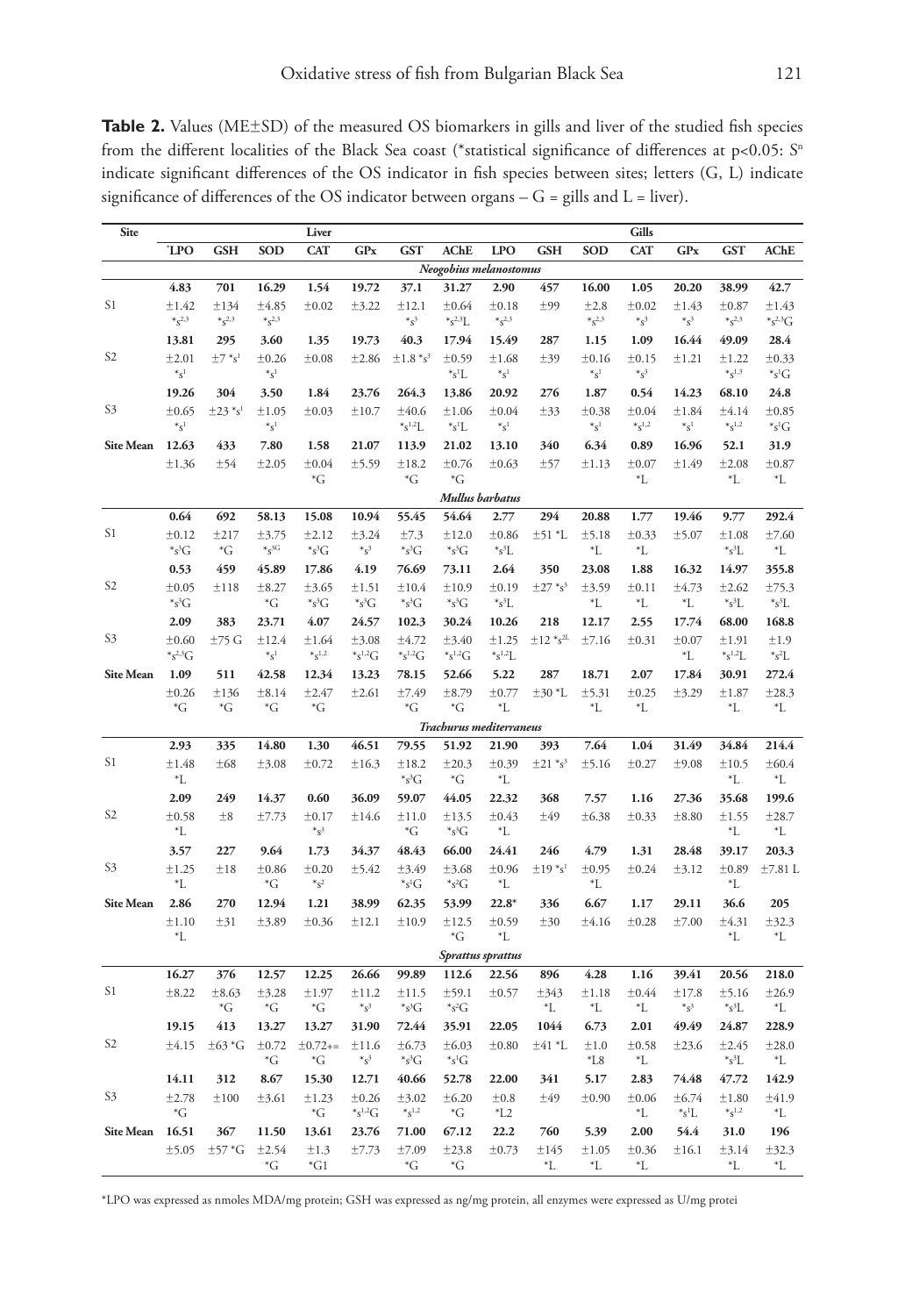Nessebar Bay demonstrated significantly lower levels of GSH, higher activities of CAT, GPx and GST, along with significantly lower AChE activities in the gills, compared to those from Maslen Nos and Staro Oryahovo, thus indicating clear OS signs. No differences in the values of the studied OS biomarkers between sprat from Maslen Nos and Staro Oryahovo were found, indicating a relatively similar level of OS in the fish from these localities. There were no significant differences in the levels of the studied OS indicators in horse mackerel from the three studied localities.

In order to identify significant similarities (dissimilarities) between the values of the measured OS biomarkers MDS was applied (Fig. 1). The MDS clearly demonstrated the presence of differences in the OS level and the enzyme defense activation between the fish species studied (Fig. 1A). The red mullet differed significantly from the other studied species (separated at the right side of the two dimensional plane). The round goby was the other species with specific and different OS reaction (clearly separated from the other species in the two dimensional plane). Both the red mullet and the round goby have similar benthic live style and hence should have been subjected to similar environmental pressures resulting in OS. The level of OS in horse mackerel and sprat appeared more similar to each other than to the other two species (Fig. 1A).

The activity of the pro/antioxidative processes in the studied fish species showed some indicative similarities (and dissimilarities) (Fig. 1B). The different degree of activation of the fish antioxidant defense system, as a response to multiple environmental stressors, showed two lines of defense (including ancillary factors). The first one reflected the activation of the first line of defense by antioxidant enzymes, indicated by the activity of CAT and SOD (grouped together in the left part of the two dimensional plane). The second one was reflected by the grouping (although loose) of GSH, GPx and AChE at the right side of the factor plane, thus indicating the activation also of the detoxification defense system of the fish species as additional response to toxic pollutants.

As a general measure of fish condition and health, we used Fulton's condition factor (K) (Fig. 2). The results strongly indicated the presence of differences of the K



Figure 1. Multidimentional scaling of similarity (dissimilarity) between the studied fish species in their level of OS (**A**) and the induced activity of the pro/antioxidant processes (**B**).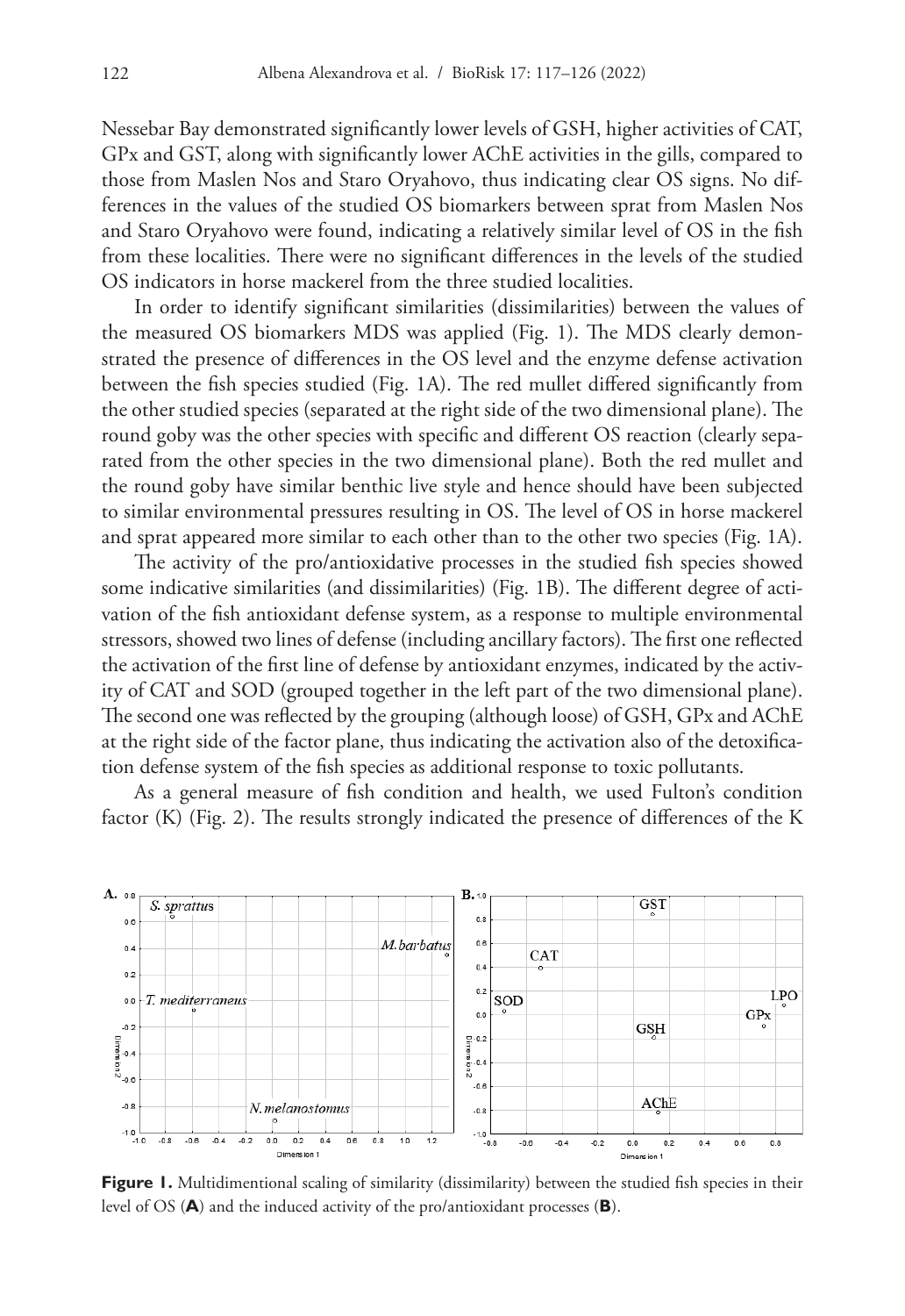

**Figure 2.** Fulton's condition factor (K) of studied fish species from the sampled localities of the Black Sea coastal zone (Mean±SD).

factor among fish species and also among the trawling localities. As a whole, the values of K for round goby and red mullet were significantly higher (also higher than 1) that those of the other species for all localities. The highest K factor values were present in round goby and red mullet from Maslen Nos. The K factor of sprat and horse mackerel was significantly lower (also less than 1) for all trawling localities studied.

## **Discussion**

Changes in the balance of cell oxidative processes are a basic reaction of marine organisms to the impact of environmental pressure. The increasing contamination of the sea with metals, polycyclic aromatic carbohydrates and eutrophication leads to increase of LPO and alters the activity of antioxidant protection in the tissues of marine fish and other organisms (Regoli and Giuliani 2014).

In this study, we reported preliminary data on the OS level in the liver and gills of four commercially important fish species (sprat, horse mackerel, round goby and red mullet) from the Bulgarian Black Sea region. The first overall finding of our study was that in the gills and liver of fish different oxidative changes were present, most probably due to their unique composition and metabolic profile. Secondly, the studied fish species differed in the level of their OS and antioxidant systems activation, which depended on their life style and habitat (food preferences and habits, mobility and hence metabolism levels). The round goby and red mullet are classified as slow-swimming and carnivorous, while horse mackerel and sprat are fast-swimming and plankton feeders (Rudneva et al. 2010). The more active species compared to low-mobile forms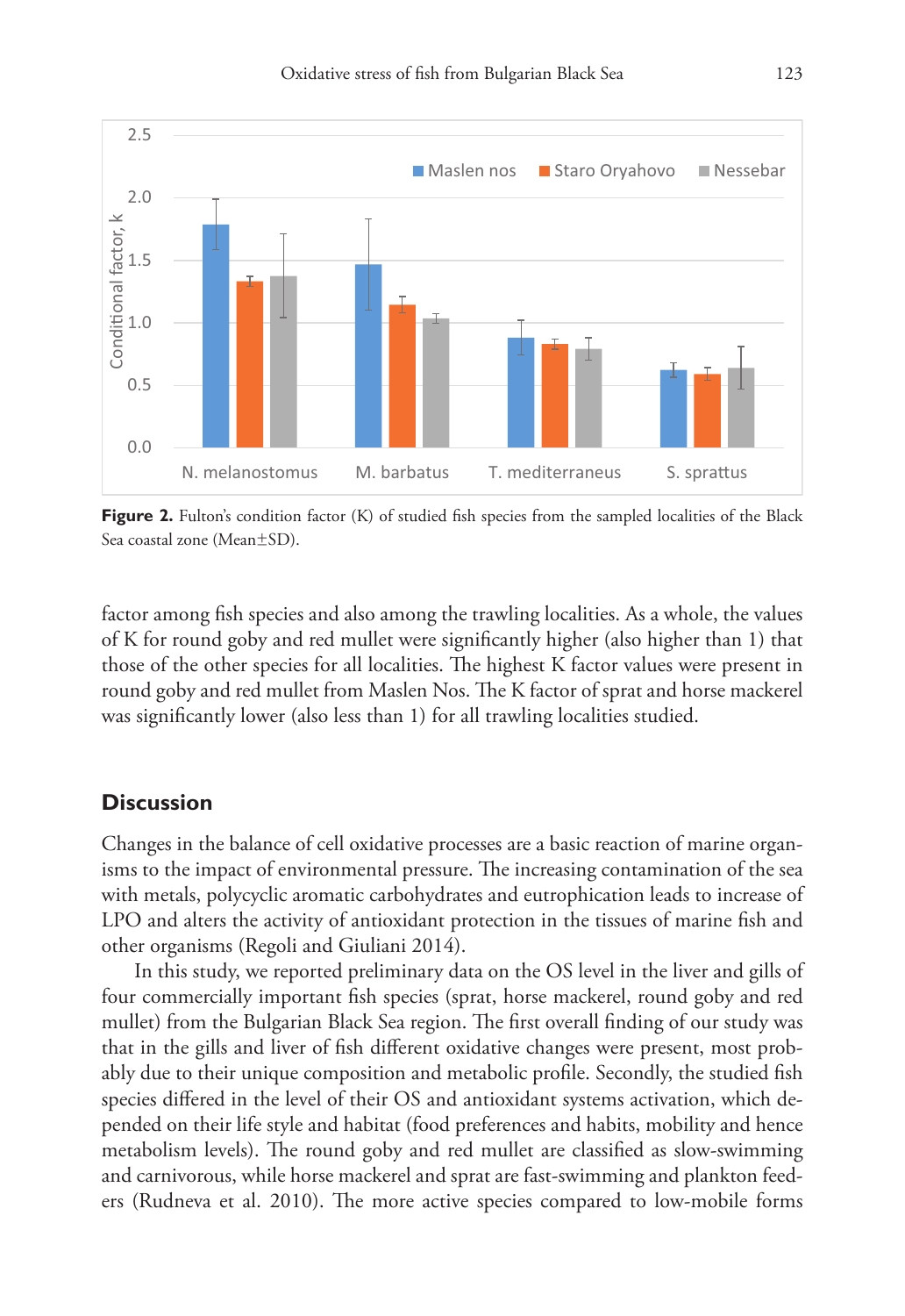require higher oxygen consumption and hence, have a higher metabolic rate which determines higher ROS production and OS, and induction of different levels of antioxidant protection (Martinez-Alvarez et al. 2005; Filho 2007; Rudneva et al. 2010). In line with these findings were our results indicating significantly higher levels of LPO and GST in the gills of sprat and horse mackerel, i.e. the fish species with higher mobility. On the other hand, the benthic and suprabenthic, more sluggish, fish species (as round goby and red mullet), are assumed to live in more contaminated marine environments, because many pollutants accumulate in low water layers and bottom sediments. In support of this assumption, our data showed significantly higher OS levels in round goby and red mullet individuals from Nessebar bay (a bustling tourist center), compared to the individuals from Maslen Nos (protected area under the European ecological network NATURA). Furthermore, the extremely high GST values established, especially in the liver of the studied fish species from Nessebar Bay, indicated the presence of activated detoxification metabolism of xenobiotics, most probably entering the fish body from the sediment. This was confirmed by the performed MDS which showed activation of detoxification processes and decreased neurotransmission capacity (indicated by AChE activity). Our results corresponded with the observations of Rudneva et al. (2010), who also demonstrated higher activity of GST in the liver of slower swimming and sluggish fish species. It can be concluded that the studied by us round goby and red mullet appeared to be more vulnerable to OS induced by multiple marine environmental stressors than the horse mackerel and sprat. However, their antioxidant defense systems allowed them to tolerate and adapt to the changing environmental conditions of their habitats.

Our findings on the specific pro/antioxidative processes in the studied fish species were confirmed by values of the Fulton's condition factor (K). This biometric tool is used to indicate the general health and wellbeing of the fishes (Datta et al. 2013), as well as the quality of the marine environment. The value of K reflects the interactions between feeding conditions, parasitic infections and physiological nutritional/energy/ reserves and hence, OS levels cannot alone determine the K factor variations. In our study we found that the round goby and red mullet from all three localities were in good condition according to  $K$  ( $K>1$ ), whereas the condition of the sprat and horse mackerel from all studied localities was not so good  $(K<1)$ . These findings corresponded, as a whole, to the estimated OS levels in these fish species.

## **Conclusion**

It can be concluded that round goby and red mullet are more vulnerable to OS induced by marine environmental factors than the horse mackerel and sprat. However, their antioxidant defense system allows them to tolerate and adapt to the environmental conditions of their habitats. Therefore, it could be assumed that demersal fish species are more convenient for monitoring the state of the marine environment and the risk for impairing the fitness of fish. Obviously, further studies are needed for more comprehensive assessment of OS in fish of economic importance in the Bulgarian part of the Black Sea.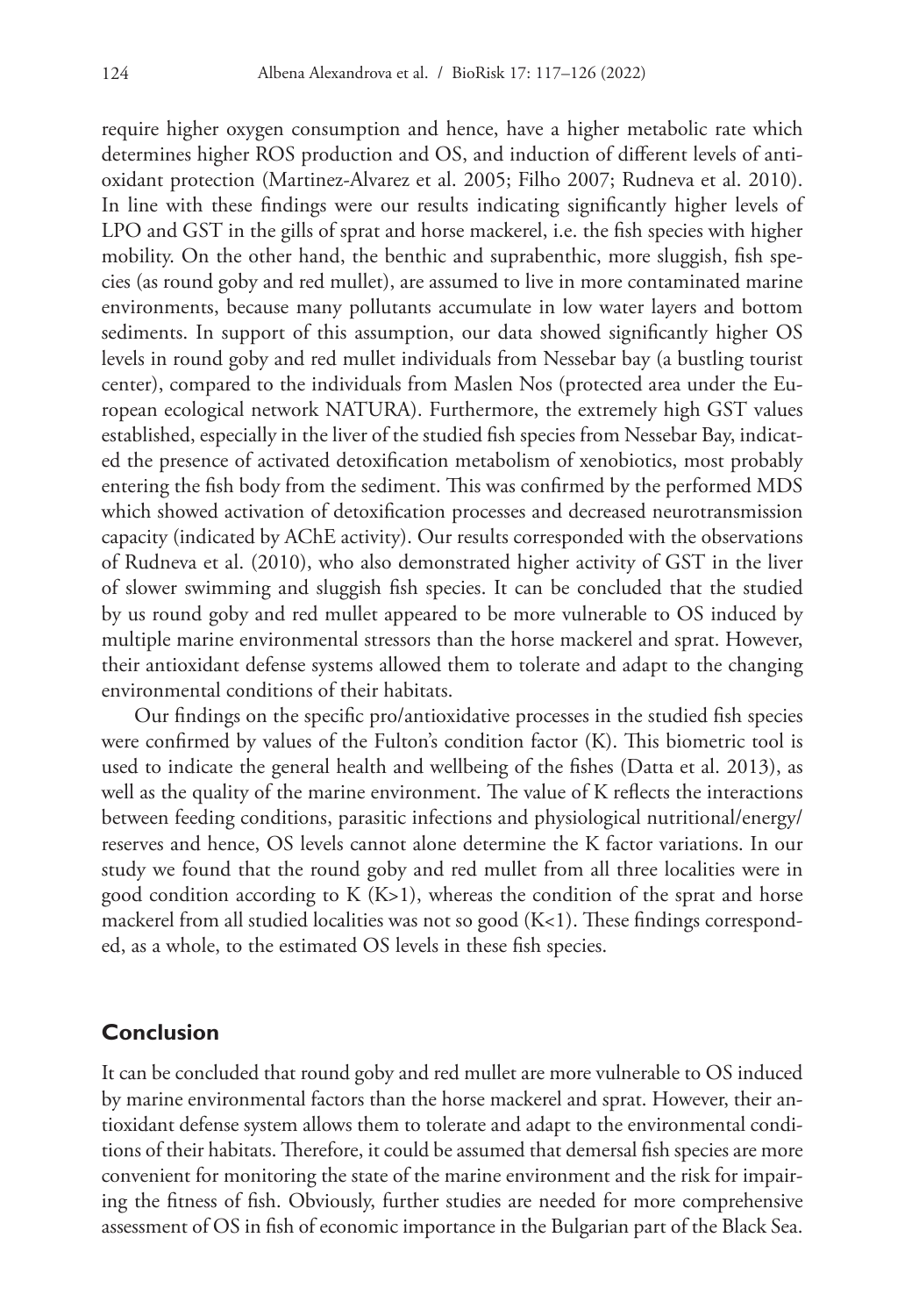# **Acknowledgements**

This work was supported by grant KП-06-H41/7/2020 of National Science Fund, Bulgaria.

# **References**

- BSFishList (2020) Black sea fish check list. [http://www.blacksea-commission.org/\\_publ-bsfish](http://www.blacksea-commission.org/_publ-bsfishlist.asp)[list.asp](http://www.blacksea-commission.org/_publ-bsfishlist.asp)
- Birnie-Gauvin K, Costantini D, Cooke SJ, Willmore WG (2017) A comparative and evolutionary approach to oxidative stress in fish: A review. Fish and Fisheries 18: 928–942. <https://doi.org/10.1111/faf.12215>
- Chowdhury S, Saikia SK (2020) Oxidative Stress in Fish: A Review. Journal of Scientific Research 12(1): 145–160. <https://doi.org/10.3329/jsr.v12i1.41716>
- Daskalov GM (2003) Long-term changes in fish abundance and environmental indices in the Black Sea. Marine Ecology Progress Series 255: 259–270. <https://doi.org/10.3354/meps255259>
- Datta SN, Kaur VI, Dhawan A, Jassal G (2013) Estimation of length-weight relationship and condition factor of spotted snakehead Channa punctata (Bloch) under different feeding regimes. SpringerPlus 2(1): e436.<https://doi.org/10.1186/2193-1801-2-436>
- Dolci GS, Dias VT, Roversi K, Roversi K, Pase CS, Segat HJ, Teixeira AM, Benvegnú DM, Trevizol F, Barcelos RC, Riffel AP, Nunes MA, Dressler VL, Flores EM, Baldisserotto B, Bürger ME (2013) Moderate hypoxia is able to minimize the manganese-induced toxicity in tissues of silver catfish (Rhamdia quelen). Ecotoxicology and Environmental Safety 91: 103–109.<https://doi.org/10.1016/j.ecoenv.2013.01.013>
- Ellman GL, Courtney KD, Andres Jr V, Featherstone RM (1961) A new and rapid colorimetric determination of acetylcholinesterase activity. Biochemical Pharmacology 7(2): 88–95. [https://doi.org/10.1016/0006-2952\(61\)90145-9](https://doi.org/10.1016/0006-2952(61)90145-9)
- Filho DW (2007) Reactive oxygen species, antioxidants and fish mitochondria. Frontiers in Bioscience 12(1): 1229–1237. <https://doi.org/10.2741/2141>
- Florescu IE, Georgescu SE, Dudu A, Balaș M, Voicu S, Grecu I, Dediu L, Dinischiotu A, Costache M (2021) Oxidative stress and antioxidant defense mechanisms in response to starvation and refeeding in the intestine of stellate sturgeon (*Acipenser stellatus*) juveniles from aquaculture. Animals (Basel) 11(1): e76.<https://doi.org/10.3390/ani11010076>
- Hagger JA, Jones MB, Leonard DLP, Owen R, Galloway TS (2006) Biomarkers and integrated environmental risk assessment: Are there more questions than answers? Integrated Environmental Assessment and Management 2(4): 312–329. [https://doi.org/10.1002/](https://doi.org/10.1002/ieam.5630020403) [ieam.5630020403](https://doi.org/10.1002/ieam.5630020403)
- Hagger JA, Jones MB, Lowe D, Leonard DLP, Owen R, Galloway TS (2008) Application of biomarkers for improving risk assessments of chemicals under the Water Framework Directive: A case study. Marine Pollution Bulletin  $56(6)$ : 1111–1118. [https://doi.org/10.1016/j.](https://doi.org/10.1016/j.marpolbul.2008.03.040) [marpolbul.2008.03.040](https://doi.org/10.1016/j.marpolbul.2008.03.040)
- Lowry OH, Rosebrough NJ, Farr AL, Randall RJ (1951) Protein measurement with the Folin phenol reagent. The Journal of Biological Chemistry 193(1): 265–275. [https://doi.](https://doi.org/10.1016/S0021-9258(19)52451-6) [org/10.1016/S0021-9258\(19\)52451-6](https://doi.org/10.1016/S0021-9258(19)52451-6)